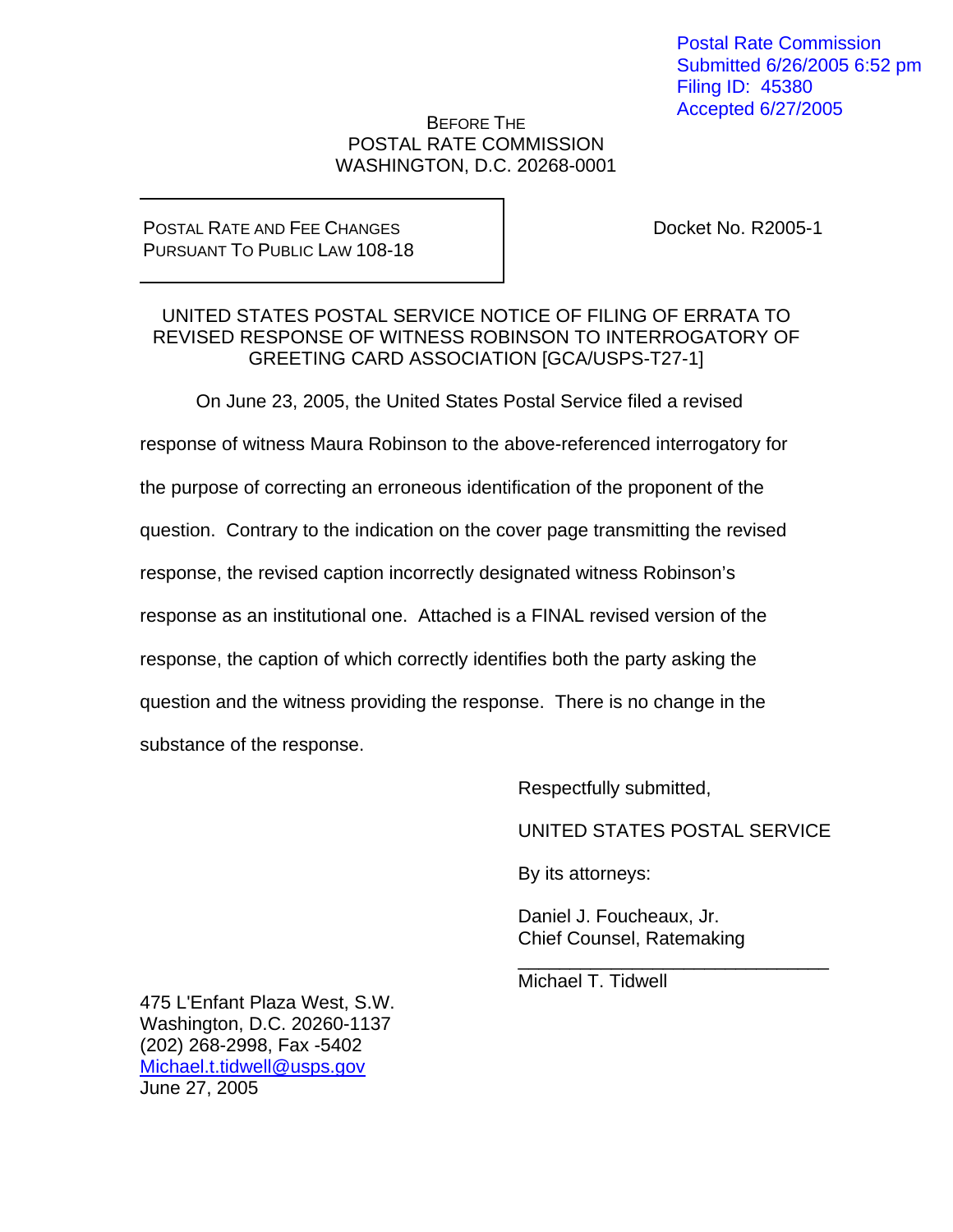### **RESPONSE OF UNITED STATES POSTAL SERVICE WITNESS ROBINSON TO INTERROGATORY OF GREETING CARD ASSOCIATION Revised Again: June 27, 2005**

### **GCA/USPS-T27-1.**

Please consider the chart attached below, which shows the history of CRA cost segment 3.1 direct unit costs for mail processing labor for First Class single piece mail. And for 2005 and 2006, adds estimates for those costs made by the Postal Service in this rate case.

- a. In a rate case in general, would the observed decline in the attachment in mail processing unit costs for single piece FCM be one factor you would consider in deciding on the rate for First Class single piece letter mail?
- b. In this rate case, did you take the observed trend in the attachment into account in any way in proposing the First Class single piece rate?
- c. In this rate case, were you aware of the trend observed in the attachment when you settled upon your 39 cent proposed rate?
- d. In the next rate case, if any, assuming the observed trend were to be realized, is that a factor you would take into consideration in proposing a rate for single piece First Class letters?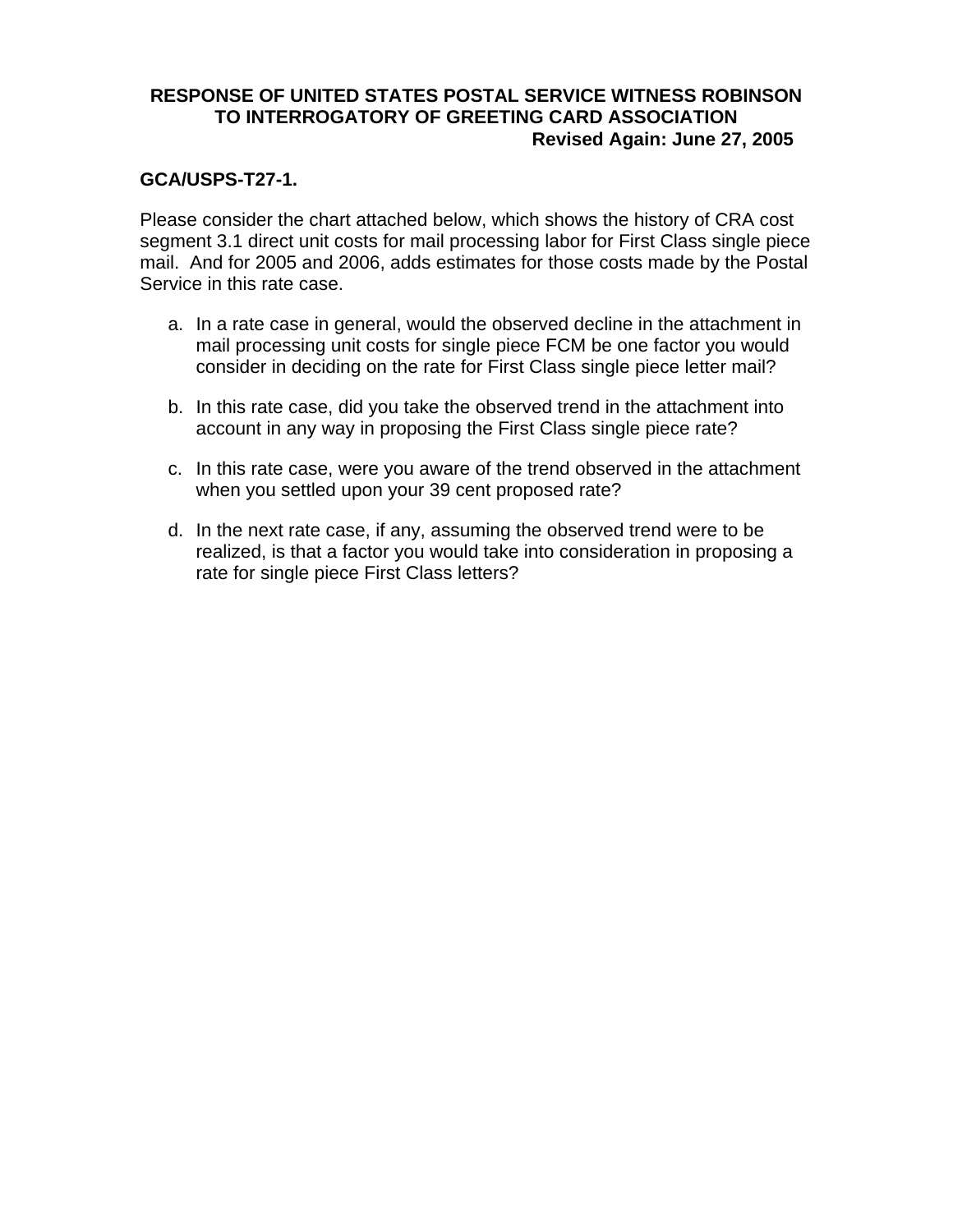## **RESPONSE OF UNITED STATES POSTAL SERVICE WITNESS ROBINSON TO INTERROGATORY OF GREETING CARD ASSOCIATION Revised Again: June 27, 2005**

# **GCA/USPS-T27-1 (continued):**



### **RESPONSE:**

- a. Yes, relative changes in costs for a subclass or rate category are considered in rate cases, in general.
- $b. -c.$

I was aware of the trends in mail processing costs for First-Class Mail when the 39-cent proposed rate for single-piece First-Class Mail weighing one ounce or less was developed. However, as discussed in my testimony, in this case, the Postal Service is proposing a 5.4 percent,